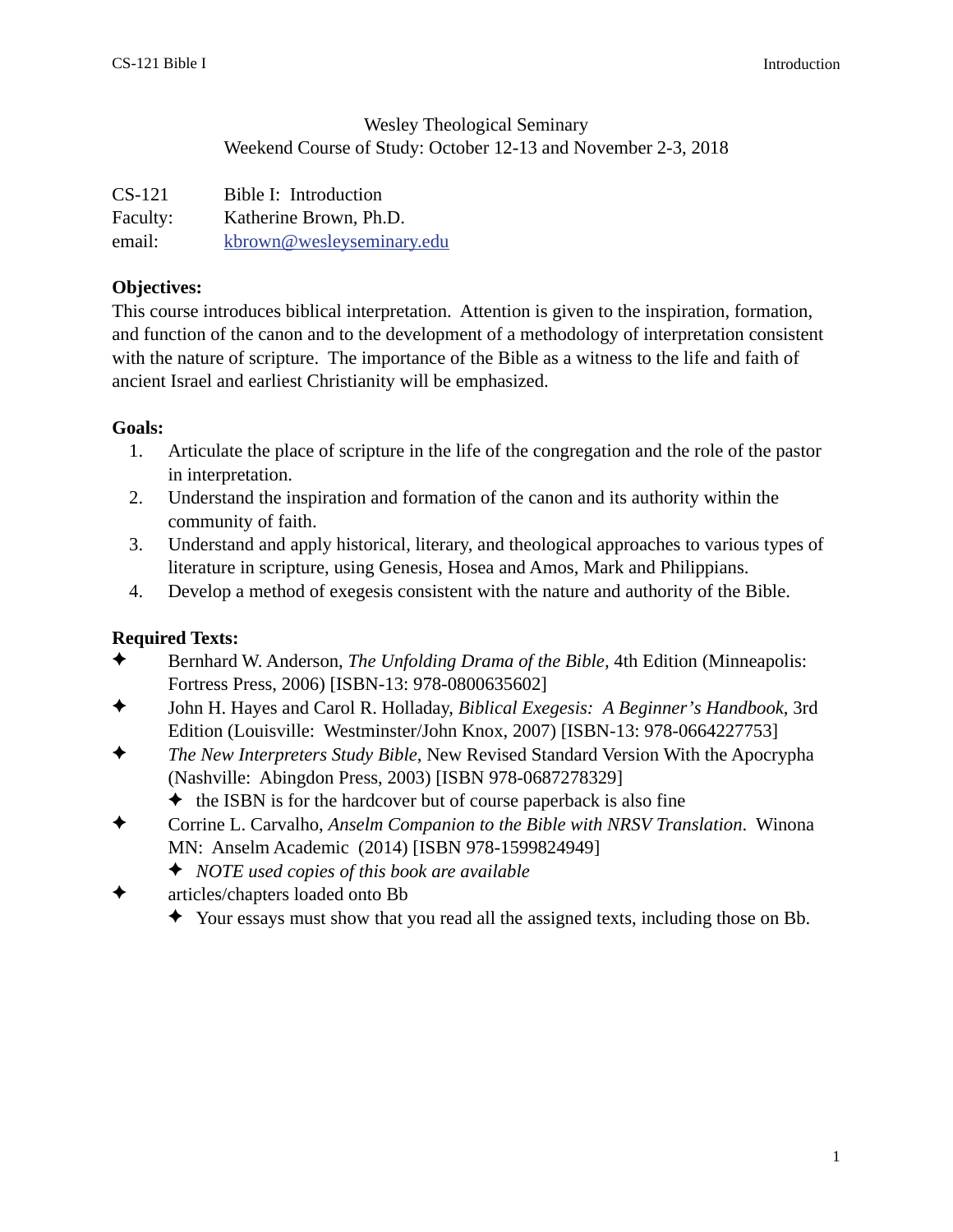**Supplemental (not required) Texts:** ideally available in your (personal or church) library

- Burton Throckmorton. *Gospel Parallels*, 5th Edition. Thomas Nelson, 1992. [ISBN-13: 978-0840774842]
- A good one-volume Bible dictionary (e.g. *Eerdmans Dictionary of the Bible*, 2003, or *HarperCollins Bible Dictionary*, revised and updated, 2011)
- A good one-volume Bible commentary, such as:
	- *Oxford Bible Commentary*. Oxford University Press, 2001.
	- *Eerdmans Commentary on the Bible*. Eerdmans, 2003.
	- *HarperCollins Bible Commentary*, rev. ed., 2000.
- One or more commentaries highlighting different voices in biblical studies, such as:
	- Daniel Platte. *The Global Bible Commentary*. Nashville: Abingdon Press, 2005.
	- Brian K. Blount And Cain Hope Felder. *True To Our Native Land: An African American New Testament Commentary*. Minneapolis: Fortress Press, 2007.
	- Carol Newsom, Sharon H. Ringe and Jacqueline E. Lapsley. *Women's Bible Commentary,* 3rd Ed. Lewisville, KY: Westminster John Knox Press, 2012.

## **Assignments:**

Two written assignments (each approximately 10 pages) will count 80% of the final course grade: the first (due 10/12) counts 35%; the second (due 11/2) counts 45%. In-class work and participation will count the remaining 20% of the final course grade.

Due dates: Students are to turn in their first assignment by 1 p.m., Friday October 12, 2018. Students are to turn in their second assignment by 1 p.m., Friday November 2, 2018. Assignments are to be submitted via Blackboard. Grades will be reduced a step (i.e. from B to B-) for assignments handed in after due date and time (1 p.m.). Grades will be reduced a full letter (i.e. from B to C) for assignments handed in more than 24 hours late.

Format: Papers should be double-spaced, Times New Roman 12-point font, with one-inch margins on all sides.

Grading: Papers will be graded based on

- $\blacklozenge$  whether the question(s) are fully answered,
- $\blacklozenge$  whether the answer engages with the assigned readings, including those on Bb, demonstrating the student's understanding and critical thinking, and
- $\blacklozenge$  whether the written work has few, if any, errors of spelling, grammar or punctuation.

Please note that work which fulfills these expectations will be given a "B" range grade. The "A" grade is awarded only for work that is excellent.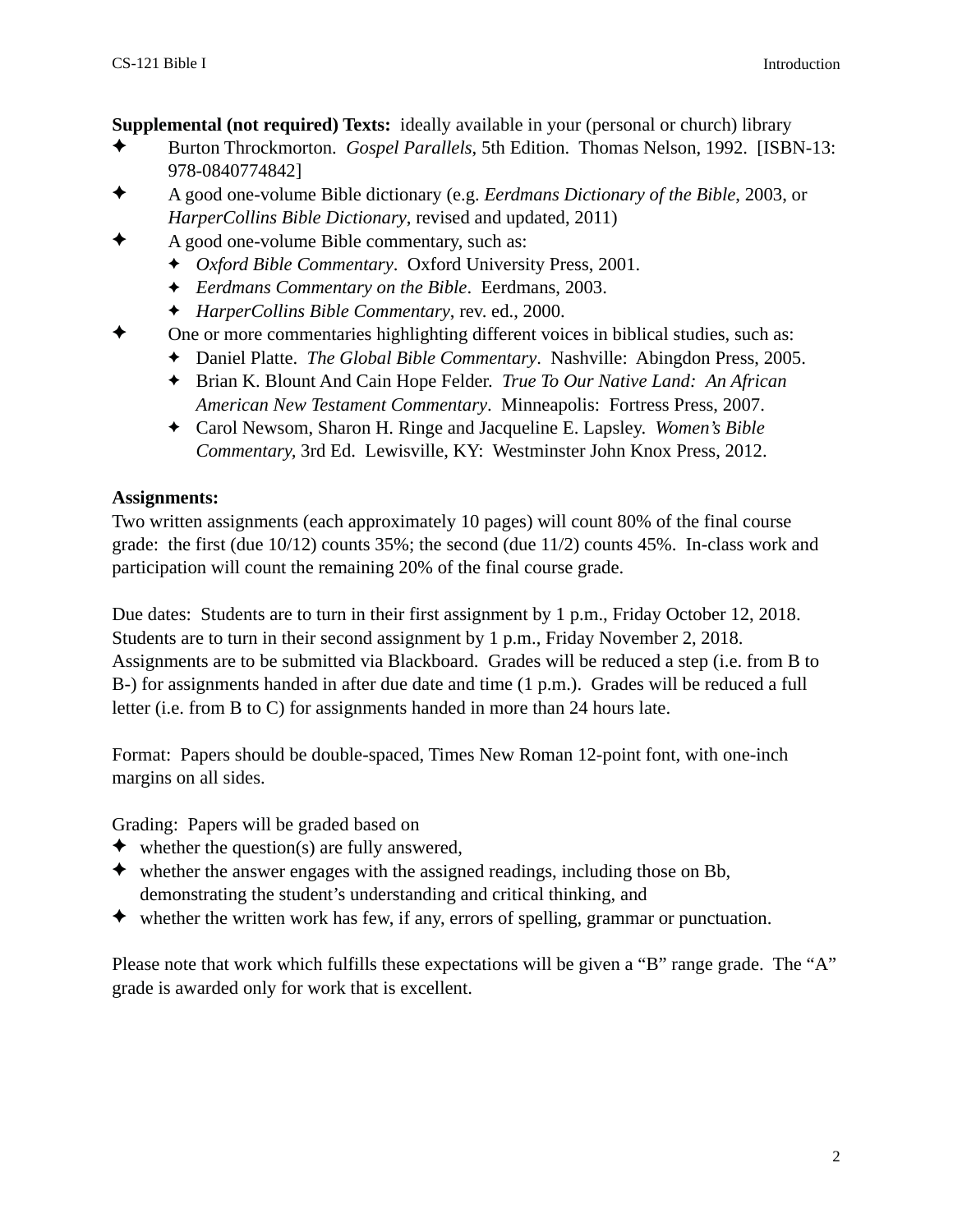*Guidance based on feedback from students during prior COS classes: When writing your essays, please be attentive to the wording of the questions and answer what is asked, engage with the assigned readings by specific reference to them (appropriately cited), and demonstrate understanding of the material by putting it into your own words. You may find it helpful to read the questions first and use them to guide your reading of the assigned texts so that you can notice relevant sections or phrases which you will then reference when writing your responses.* 

*If you have any questions about the syllabus or assignments, please feel free to email me.* 

#### **Plagiarism:**

Plagiarism is regarded as a serious offense and will result in substantial penalties, including the possibility of academic dismissal. The faculty regard the following as forms of plagiarism or dishonesty:

- ◆ copying from another student's paper
- $\triangleleft$  giving or receiving unauthorized assistance to or from another person
- using unauthorized material during an examination
- $\triangle$  borrowing and presenting as one's own (i.e. without proper attribution) the composition or ideas of another; this includes direct quotation and/or paraphrasing of others' words/ ideas

Assignments in this class do not require you to do additional research but to engage with the readings assigned. You may choose but are not required to consult other resources (commentaries, dictionaries) such as those you may be familiar with from prior COS courses.

Whether you are drawing on the assigned readings or on other resources, you must properly cite your sources. I do not require any particular format - parenthetical citations or footnotes are equally acceptable.

For readings which have been assigned for this class, include author/page number(s) (i.e. "Anderson, 91"). For Bible citations, provide book/chapter:verse (i.e. "Mark 1:1"). For purposes of this class, articles, notes or other scholarly information from your study Bible may be cited simply giving the study Bible abbreviation and the note verse number (i.e. "*NISB*  Reliability of Scripture p. \_"; "*NISB* Mark Introduction," "*NISB* Mark 1:1-15 note," or "*NISB* Mark 1:1 note"; this example is given to make plain the importance of giving the note number; these are two different notes in the *NISB*). For any additional resources you choose to use, you must include author/title/publisher/publication date/page number(s).

Please refer to your Wesley COS Student Handbook (on-line) for more information about Wesley's academic policies or contact the Course of Study office (202-885-8688).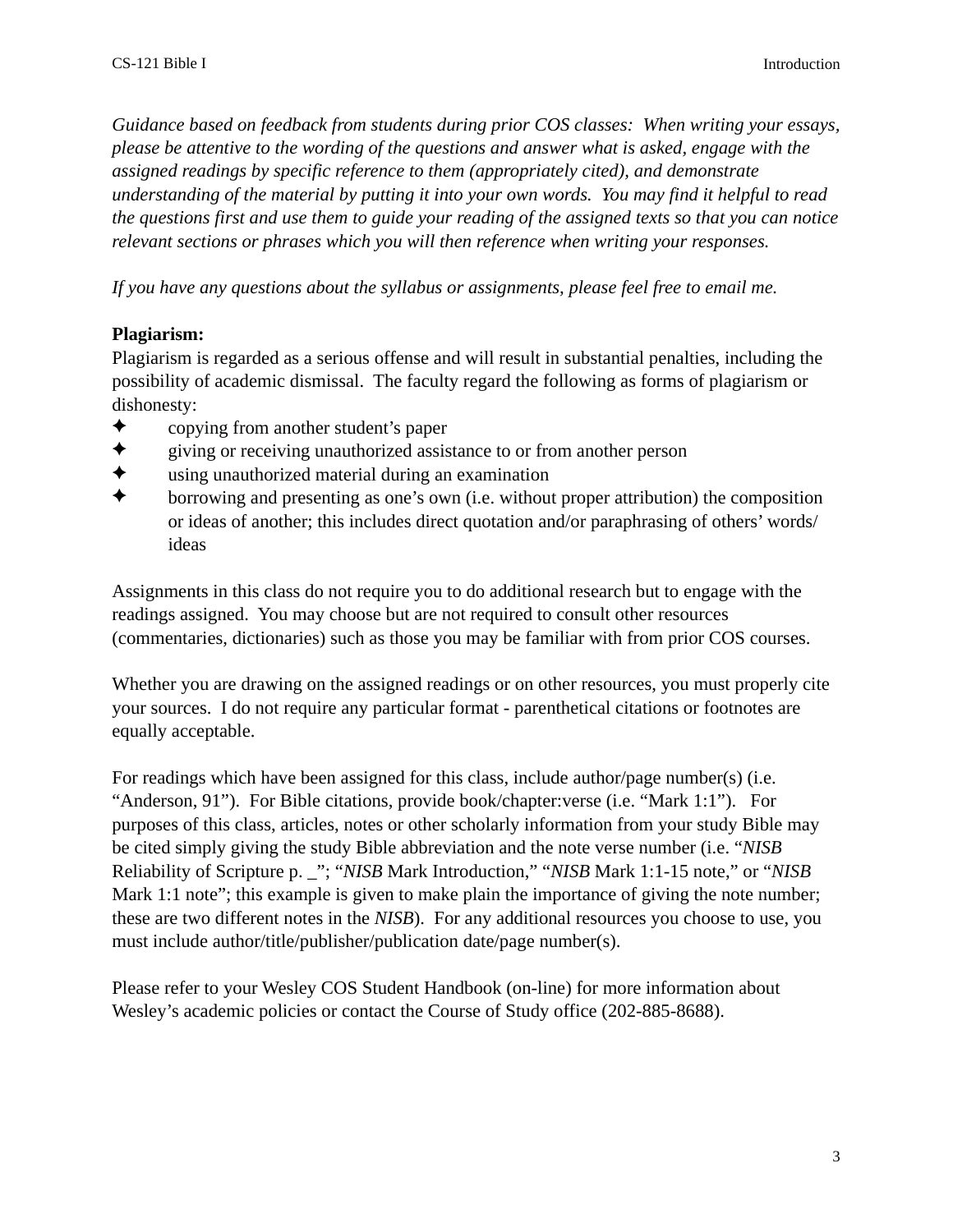**Assignment #1**: To be posted on Blackboard by 1 p.m. Friday October 12, 2018. The assignment should be submitted as a single document with each question separately numbered, as below. The document name should include your name, CS121, and Assignment No 1 (i.e. Brown\_CS121\_No1); your name should also appear in the document itself.

#### **1.1 Learning to Read**

 Read: Magonet, *A Rabbi Reads the Bible*, ch. 2 'Learning How to Read' [on Bb]; Hayes/Holladay *Biblical Exegesis*, ch. 1

a. What sorts of reading do you do in your everyday life (news, recipes/instructions, poetry/ song lyrics, novels, other)? What skills do you use in this reading? How is this reading like or unlike reading the Bible? How do the skills you use in your 'everyday' reading apply to your Bible reading? (1 page; 5 points)

Read Anderson, *The Unfolding Drama of the Bible.*

- b. Isn't the Bible 'finished'? In what way can it be described as 'unfolding'? What does Anderson mean by using the word 'drama'? (1 page; 10 points)
- c. On page 92, Anderson quotes Thomas Merton: 'It is the very nature of the Bible to affront, perplex, and astonish the human mind. Hence the reader who opens the Bible must be prepared for disorientation, confusion, incomprehension, perhaps outrage.'

How do you understand and react to this quotation? How would the people in your parish react to this quotation? [NOTE: you *must* read the whole book to properly understand Anderson's use of Merton, and your answer should show that you have done so.]. (2 pages; 15 points)

d. What is the role of the leader (preacher/teacher/etc) in communicating this 'unfolding drama'? (1 page; 10 points)

## **1.2 What Is Reading?**

In addition to the readings, assigned above, read:

*Anselm Companion to the Bible* Ch. 4 ("Methods of Biblical Interpretation," Carvalho),

Ch. 6 ("The Bible and Art," Yee)

Ch. 8 ("Theological Reading of the Bible," Tull),

Ch. 12 ("Jewish Biblical Interpretation," Levine)

*NISB* articles: "Guidelines for Reading and Interpretation"

"Varieties of Readings and Interpretations of the Biblical Text"

A parishioner comes to you, quotes the bumper sticker, 'God Said It; I Believe It; That Settles It,' and argues 'We need to read the Bible like that: just read it and do it and don't "interpret" it.' Respond to this parishioner (being sure to share the benefits of the reading you have just done!). (1 page; 10 points)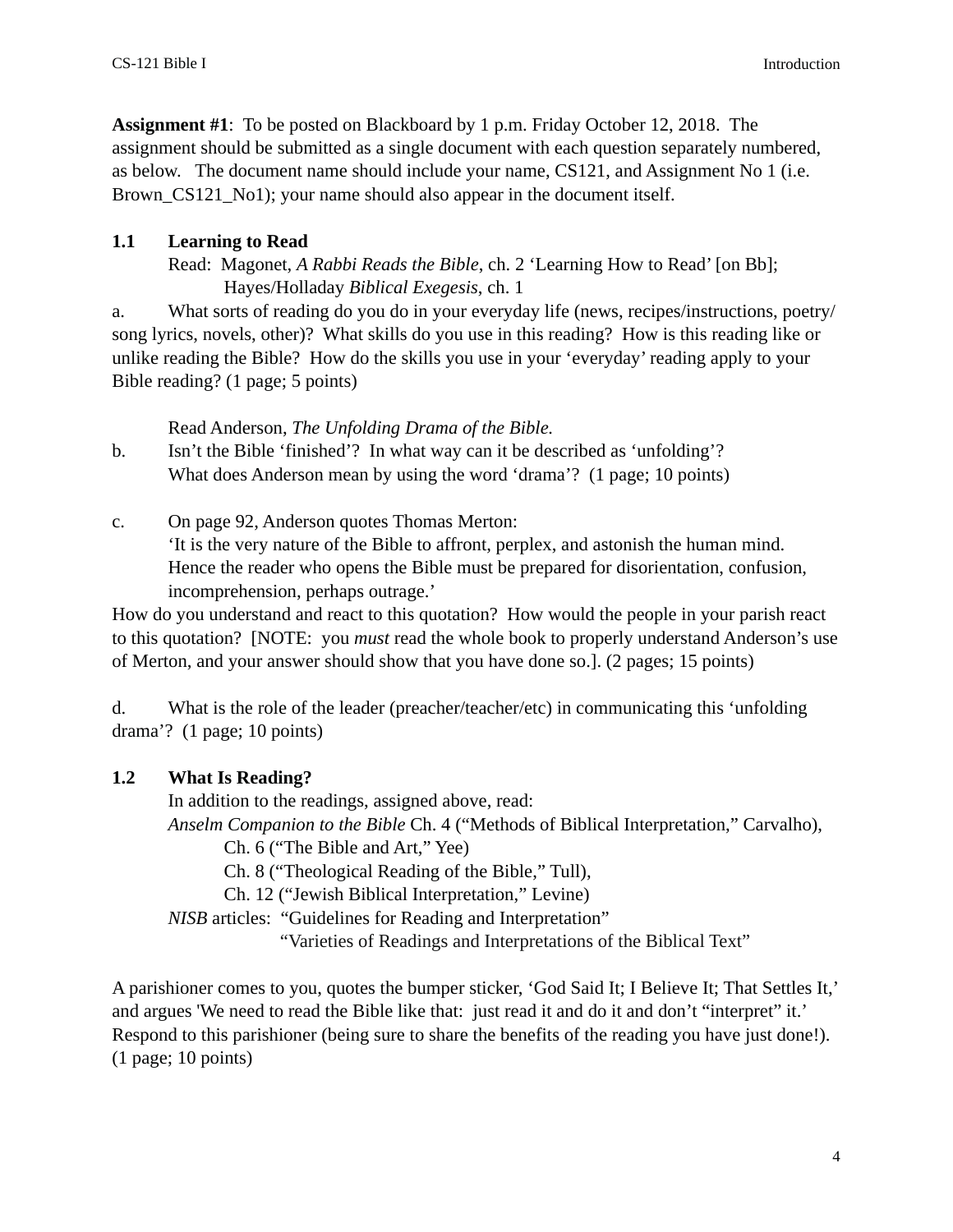## **1.3 What Are We Reading?**

 Read: Hayes/Holladay, *Biblical Exegesis*, ch. 2; *Anselm Companion to the Bible* Ch. 1 ("Formation of the Bible," Okoye) Ch. 2 ("Bible Translations," Binz, Carvalho, Setzer) pp. 382-83 (chart of biblical canons) *NISB* articles: "Reliability of Scripture" "Authority of the Bible" "Inspiration of Scripture" tables of Jewish/Protestant/Catholic [etc] Canons

An elderly parishioner is confused because the King James Bible she's had since she was a child does not match the New Revised Standard Version of the Bible her granddaughter is using for her college religion class. The two versions are different from the very beginning: Genesis 1:1 in the KJV is a complete sentence: 'In the beginning God created the heaven and the earth.'; Genesis 1:1 in the NRSV is an incomplete clause: 'In the beginning when God created the heavens and the earth,…'. How can both of these books be called 'Holy Bible' when they do not even say the same thing?

Explain to your parishioner how/why all Bibles do not use the exact same words. (1 p., 10 points)

#### **1.4 Tools for Reading**

Re-read interpretations articles above

 Read: Hayes/Holladay, *Biblical Exegesis*, chs. 3 (Historical), 5 (Literary), 6 (Form), 8 (Redaction), 11 (Special Focus), and 12 (Integrating Exegetical Procedures)

You have decided to lead an adult Sunday School class on techniques for reading and interpreting the Bible to support your parishioners in their continuing journey through what Anderson calls 'the unfolding drama' — Bravo to you!

Prepare a handout (2 pp.) briefly introducing several different tools for reading and interpreting the Bible. Your handout should include (1) historical criticism, (2) form criticism, (3) literary criticism *and* (4) one of the approaches presented in Hayes/Holladay ch. 11. For each critical approach (1-4, above), you should (a) briefly describe what it is, (b) explain how it came to be, and (c) describe how it is useful when you read the Bible. (2 pps.; 20 points)

## **1.5 Beginning to Practice**

 Reread Anderson, *The Unfolding Drama*. Read Genesis 1-2; Psalms 8; 33; 96; 104; Isaiah 40:12-31; 41:17-20; 45:18-19

Pick any one (1) of Anderson's questions about Genesis (pp.26-27) and respond to it. (Be sure to identify which question you are responding to.) (2 pp.; 20 points)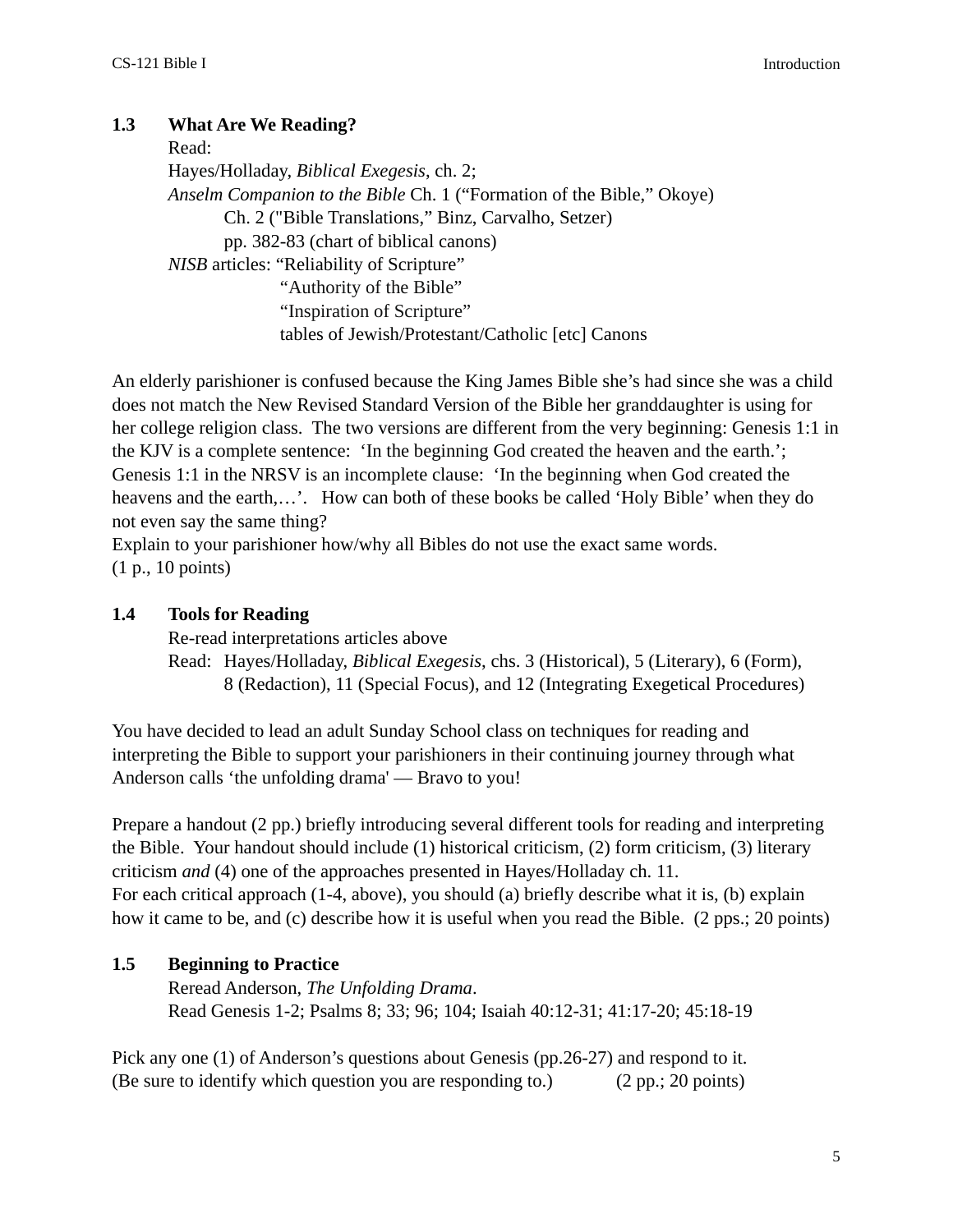**Assignment #2**: To be posted on Blackboard by 1 p.m. Friday November 2, 2018. The assignment should be submitted as a single document with each question separately numbered, as below. The document name should include your name, CS121, and Assignment No 2 (i.e. Brown\_CS121\_No1); your name should also appear in the document itself.

#### **2.1 Negotiating Perspectives — i.e. Why do we read what we read?**

 Read: Genesis, especially chapters 11-22; 37-50 *Anselm Companion to the Bible* Ch. 13 ("Introduction to the Pentateuch," Dempsey) Gunn and Fewell, *Narrative in the Hebrew Bible*, ch. 4 'Abraham and Sarah' [on Bb] Waskow, *God-Wrestling*, ch. IV, 'In the Dark: Joseph and His Brothers' [on Bb]

You have been asked to resolve a conflict that has arisen between two key members of your education committee. One insists that the children's Sunday School lessons focus on the wonderful, upstanding moral figures of the Old Testament, especially Abraham and Joseph. The other insists that these characters are so deeply flawed that their stories should not be taught in church, that *only* the stories of Jesus may safely be used as sources of faithful insight.

Using Gunn/Fewell and Waskow, as well as other readings/study Bible notes/etc, explain (1) how the biblical narratives complicate the view of Abraham, Joseph (etc) as perfectly upstanding moral characters, AND (2) how these stories are still important to study and teach as sources of faithful insight.  $(3+pp)$ ; 30 points)

## **2.2 Navigating Genres and Personas**

Read

*Anselm Companion to the Bible* Ch. 16 ("Introduction to the Prophetic Books," Sweeney) the books of Hosea and Amos (including the NISB Introductions to those books) Premnath, 'Amos and Hosea: Sociohistorical Background and Prophetic Critique,' *Word and World 28/2* (2008) [on Bb]

You are preparing a youth Bible study on biblical prophets. Some of the youth have already read about Elijah and Elisha (incl. 1 Kings 17; 2 Kings 2-5) as well as the *Percy Jackson* and *Harry Potter* series and are excited to learn more about these wizard-ish wonder-workers of the Bible.

Complicate their view of biblical prophets and prophecy! Prepare a 2-page handout explaining what a 'prophet' is … and isn't. (2 pages; 20 points)

**2.3 Working Paper.** Follow the "Guidelines for the Working Paper" (attached) and record your work on Mark 6:45-52.  $(5+pp.; 50 \text{ points})$ 

*NOTE: We will review the Guidelines for Working Papers during Weekend #1, Oct 12-13; I encourage you to wait until we have reviewed and practiced this process together before completing your second essay assignment.*